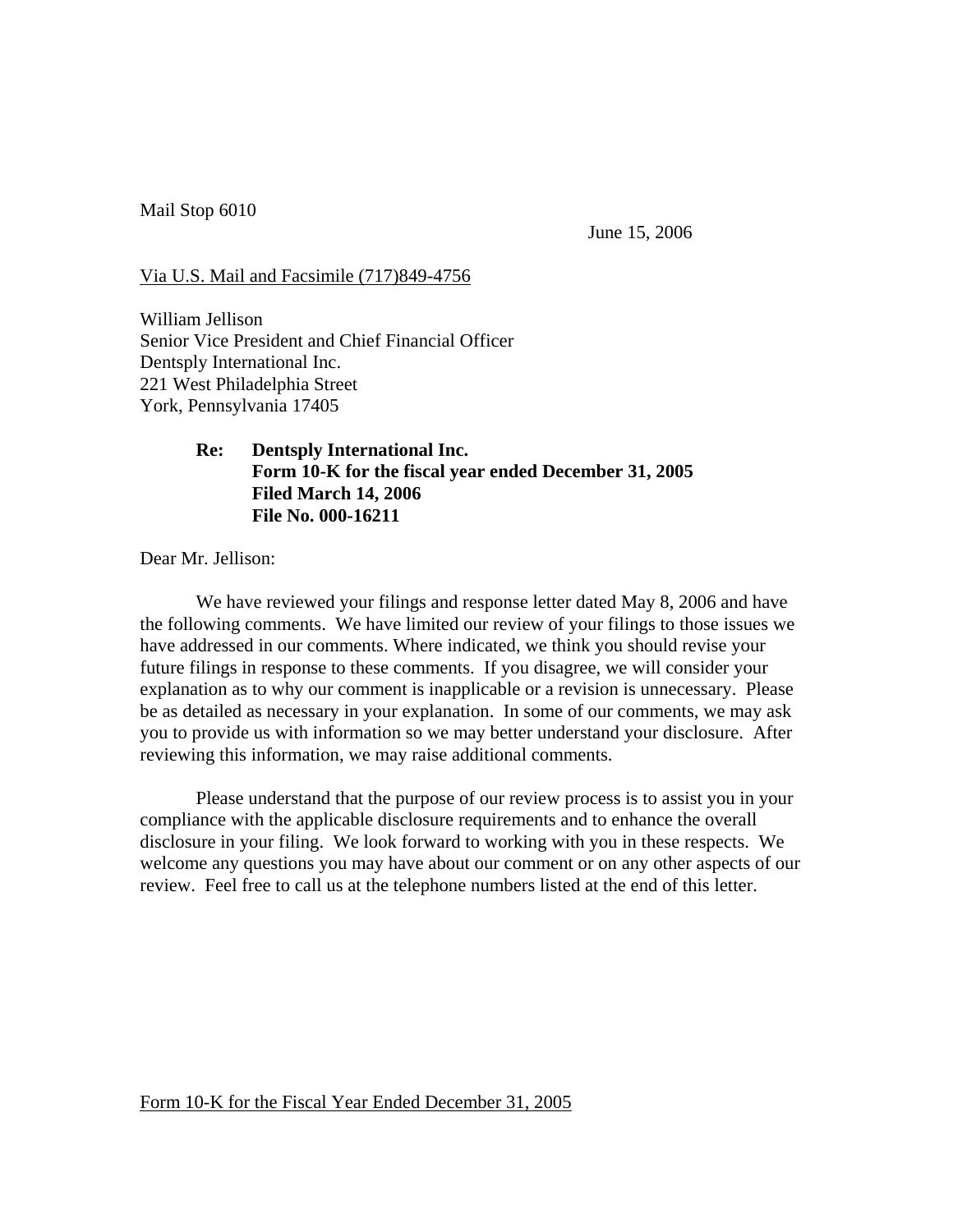William Jellison Dentsply International Inc. June 15, 2006 Page 2

## Item 8. Financial Statements and Supplementary Data

## Note 4. Segment and Geographic Information, page 61

- 1. We note your response that your reporting units are components of the three operating segments that are not operating segments in and of themselves. Under paragraph 10 to SFAS 131 your reporting units appear to have characteristics of operating segments in that they a) engage in business activities from which they earn revenues and incur expenses, b) have operating results that are reviewed by the CODM as their financial and non financial measures are included in the reports provided to the CODM, and c) have discreet financial information available. Furthermore, paragraph 12 of SFAS 131 states that a CODM identifies a function, not necessarily a manager. That function is to allocate resources to and assess the performance of the segments, which can be done by one person or a group of persons. Please further explain why your segment disclosure is appropriate under SFAS 131. In that regard, please address the following:
	- Tell us why the group consisting of the President/Chief Operating Officer and the Senior Vice Presidents do not constitute the CODM role for SFAS 131 purposes.
	- The individual segments appear to aggregate various geographies, product categories, and divisions. Accordingly it is unclear how you assess performance and make resource allocation decisions when the individual operating segments include such apparently diversified operations. Please more specifically describe how the financial packages are reviewed in assessing performance and in arriving at resource allocation decisions.
	- Please tell us if there are managers (with a focus on function) at the reporting units who report to the Senior Vice Presidents. Refer to paragraph 14 of SFAS 131. If so, describe their roles and responsibilities.
	- Provide us a sample of the segment and reporting unit financial information regularly provided to the President/Chief Operating Officer.

As appropriate, please respond to these comments within 10 business days or tell us when you will provide us with a response. Please furnish a cover letter that keys your responses to our comments and provides any requested information. Detailed cover letters greatly facilitate our review. Please file your cover letter on EDGAR. Please understand that we may have additional comments after reviewing your responses to our comments.